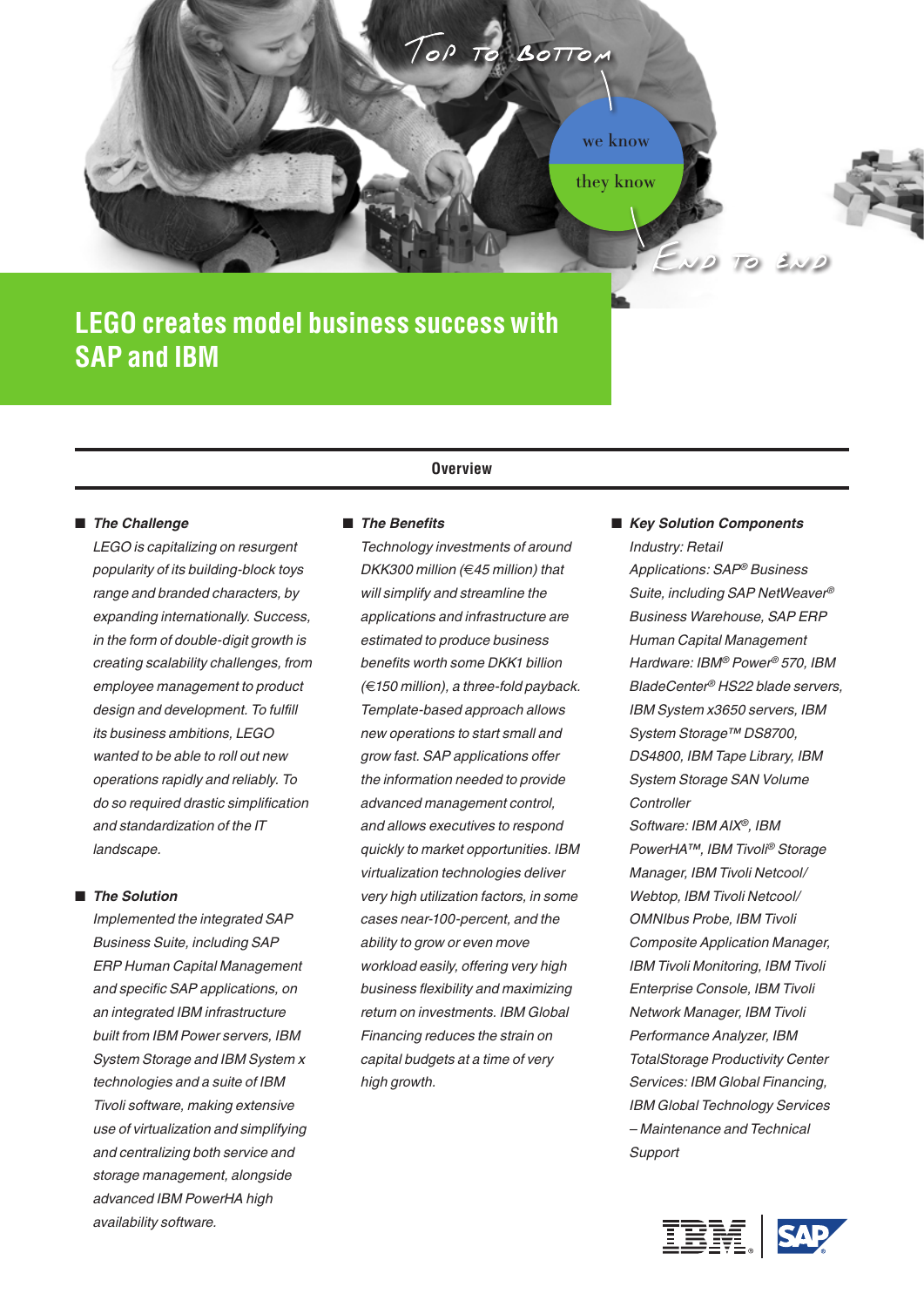*"LEGO now has a simplified IT landscape and a simplified management methodology, based on IBM technologies and tools. In IBM we have a partner that understands SAP, and the Power 570 server enables us to provision new capacity extremely rapidly."*

Esben Viskum Senior Director LEGO Service Center World-famous construction toy manufacturer LEGO is experiencing double-digit annual sales growth. The company is extending its product portfolio by launching new toy ranges and branded theme parks, with operations in both Europe and the US.

LEGO realized that the key to success was the creation of a business model that was as modular and standardized as the LEGO blocks themselves – making it possible to expand quickly into new markets.

Supporting massive expansion brings its own challenges, one of which is to ensure that the underlying systems can scale reliably and effectively. As part of a fundamental strategic shift in thinking, LEGO is introducing SAP applications based on IBM technology to provide standardized yet fully flexible business systems capable of serving the corporate ambitions.

Esben Viskum, Senior Director, LEGO Service Center, comments, "The toy world moves onwards constantly, and LEGO needs to re-invent itself continuously. Significant corporate re-shaping introduced new energy to the company, which led to successful

brand extensions, retail outlets and manufacturing plants.

"Rapid change means being able to respond to the market quickly, using short product development processes without losing control of cost and quality, and being able to manage both people and operations effectively and efficiently.

"To make this possible, we wanted to simplify, rationalize and standardize our IT systems. Based on a coherent, strategic approach, the aim was to build a technology landscape based on the SAP software platform with a supporting infrastructure level that would reduce costs, improve service and manage our business risks.

"We selected SAP software for our core business systems, including SAP ERP Human Capital Management and SAP Product Lifecycle Management. Because these are business-critical solutions, we chose IBM technologies as the best way to deliver robust operations, and provide a repeatable template for each new LEGO venture.

"We have found that our technology investments of around DKK300 million to-date in applications and infrastructure are estimated to produce business benefits worth some DKK1 billion, a three-fold payback that supports our business strategy of rapid international growth."

### **Supporting business innovation**

In the face of increased competition from online and similar digital toys and games, LEGO undertook considerable corporate restructuring. LEGO launched new products, introduced LEGO Games Systems, and signed agreements with Lucasfilm® for LEGO Star Wars® characters, among many other innovations. The result has been significant success: yearly revenues of DKK 11.7 billion (€1.57 billion), up by

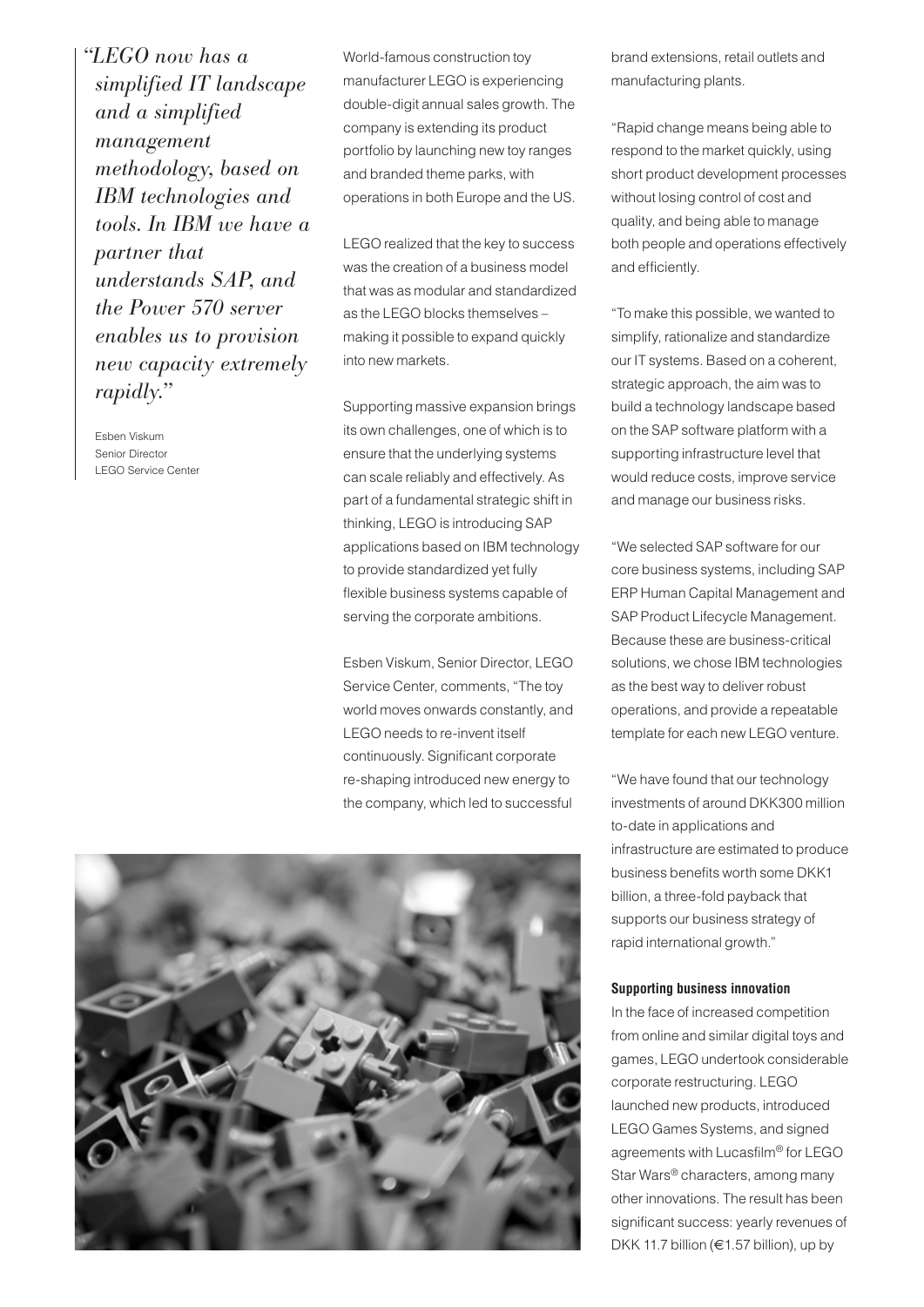22 percent annually, generated in more than 130 countries by around 8,000 employees.

The LEGO Service Center is responsible for operations, ongoing support and infrastructure technology projects. LEGO Corporate IT department is responsible for application development.

Esben Viskum says, "The good part is that because we are doing very well, we are able to think about what investments we can make and how they will allow us to grow even further. The aim is to become a much larger business, with the products, sales and infrastructure to become truly robust."

LEGO has a firmly established process to harvest the business strategy and requirements, through relationship managers who read unit business plans and convert them into the IT business case. The responsibility for reaping the benefits lies with the operating units, while the IT department provides the services and measures the results.

"Because the business strategy is to scale things up with new sales offices, new manufacturing plants, and new branded retail shops, this needs to be created in a 'cookbook' fashion, with suitable business infrastructure on a similar rollout model. Existing legacy applications and hardware cannot scale to meet our needs; they are also troublesome and costly to maintain, and the IT Service Center would not be comfortable providing services to the business on this foundation."

# **Long-lasting designs**

It was at this crucial business juncture in 2003 that LEGO signed an agreement to migrate to the IBM Power platform, replacing the former HP systems, and LEGO has subsequently run its SAP Galaxy platform with uninterrupted success.

Certain elements are critical to LEGO: excellent product lifecycle management, in order to introduce outstanding new products rapidly and efficiently, and always-on logistics, to manage international manufacturing and distribution. LEGO also needs efficient human processes to support its diverse and international workforce, alongside the usual business need for financial management and analysis.

With the integrated SAP applications on the IBM Power platform, LEGO is now able to meet market opportunities more rapidly with integrated processes spanning every aspect of the business, from personnel to manufacturing systems, from product design to final sales.

### **Choosing the right components**

"SAP software offered the best combination of standardized processes, yet with the ability to respond flexibly to the changing demands of the toy industry," comments Esben Viskum. "The SAP landscape supports all our business processes, such as finance, logistics and sales, and the long-term roadmap is to implement SAP Product Lifecycle Management, integrated with SAP Warehouse Management. As the company grows and rolls out the 'cookbook' to new geographies, we will add SAP ERP Human Capital Management to the portfolio, too.

"The step-by-step extension of the SAP landscape is a prime example of how we can extend SAP applications to fit our business needs, helping LEGO focus on core innovation and excellence."

# **Securing the building blocks**

The commitment to SAP applications enables LEGO to consider its key business requirements, two of which – product lifecycle management and warehouse management – illustrate how integrated SAP applications make all the difference.

*"IBM technology and SAP software offer a highly successful combination that has proven its value to LEGO, with a standards-based yet highly flexible operating model that helps us roll out a commercially effective business model, and continue with doubledigit growth."*

Esben Viskum Senior Director LEGO Service Center

# **vm**ware<sup>®</sup>

### **TECHNICAL LANDSCAPE**

- Servers: Four IBM Power 570, 16 POWER6 cores each, 20 LPARs, 386GB main memory. Two IBM System Storage DS8700, one DS4800; BladeCenter HS22 blade servers with Intel Xeon processors, System x3650 servers. IBM Tape Library and System Storage SAN Volume Controller.
- **Software:** IBM AIX 6.1 and PowerHA. IBM Tivoli Storage Manager, Netcool/ Webtop, Netcool/OMNIbus Probe, Composite Application Manager, Monitoring, Enterprise Console, Network Manager and Performance Analyzer. IBM TotalStorage Productivity Center. SAP Business Suite based on ECC 6.0 components, NetWeaver Business Warehouse, Human Capital Management. VMware ESX 4 and Oracle 10g database. **Users:** 2500 SAP users, indirectly all 8,000 LEGO employees.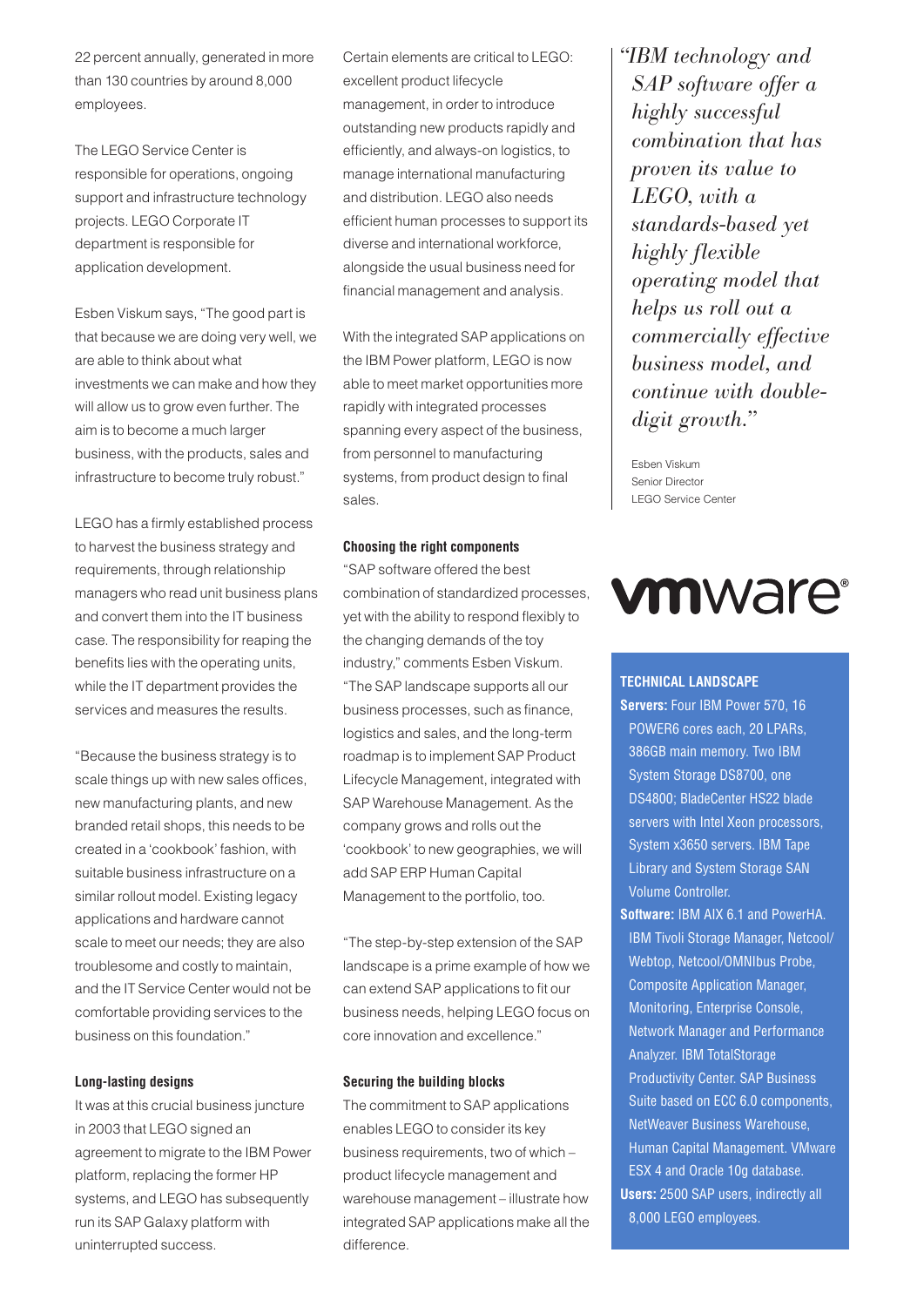"Product development is critical to LEGO," says Esben Viskum. "Over time, LEGO had implemented about 25 different systems, all loosely described as legacy. The result was a very inflexible business process, which required extensive programming effort to change, and there was little or no integration with manufacturing operations.

"For example, if we came up with a super product for Christmas, there was no easy way to fast-track production to meet the opportunity while retaining full quality and cost control. By implementing SAP Product Lifecycle Management, the cost and manufacturing implications of product development decisions will be reflected in the financial and production solutions, giving us a complete overview of the business impact. This will help us make informed choices at an early stage, helping us to respond rapidly and effectively to market changes and opportunities."

### **Creating the template**

LEGO uses centralized high-bay warehouses to store some of the 19 billion components that are manufactured every year, in Denmark, Eastern Europe and Mexico. As the company grows, it is essential that the warehousing solution is reliable and can be easily reproduced in new locations.

"The warehouses were controlled by proprietary systems, and we could not rely on the support from the vendor. This situation left LEGO very exposed: If a warehouse system failed and we were unable to fulfill orders, there was considerable financial risk," says Esben Viskum.

"To reduce business risk, we want to create a template based on SAP Warehouse Management that we can easily replicate when we set up new operations. The advantage of this approach is that we gain access to the full support and development resources at SAP with a standard operating model for each new venture internationally."

### **Assembling the physical components**

For the cookbook approach to work, it is essential to select reliable and flexible infrastructure. Each new operation will start small and grow fast, which means choosing scalable platforms that can grow in response to increasing workload.

"Virtualization and sharing of resources were the key principles here," says Esben Viskum. "We looked for ways to allocate processing power according to the workload, on systems with a track record of reliability and stability.

"The IBM Power platform fit perfectly with our strategy. We deployed four IBM Power 570 servers, two each in twin data centers, running multiple virtual servers containing the SAP applications. The advantage is that within a relatively small physical footprint, we can run the standard production, development and test environments, a fully replicated landscape for integration testing, as well as retaining the ability to run continuous operations even if one data center is taken off-line for maintenance or even knocked out through disaster."

Using PowerHA, in the case of disaster, all SAP applications failover automatically from one datacenter to the other. The twin systems run in active/active mode, sharing the workload, which allows LEGO to use all its available capacity. If one data center is offline, planned service reductions automatically reallocate capacity used for the development, test, simulation and integration environments to the production systems.

Systems are supported by IBM Global Technology Services, with maintenance contracts that offer on-site assistance related to hardware defects and software issues, and provide direct access to IBM laboratories. Furthermore, IBM Enhanced Technical Support allocates specialists within each hardware and software platform, teamed with an account advocate across all IBM platforms and products with a deep knowledge to the LEGO installation.

"These capabilities are vital for LEGO, as there is more demand than we can produce, so any inability to continue with business systems produces an immediate financial impact. In short, there is no opportunity for downtime, which was a key factor in our choice of the IBM Power 570 platform."

LEGO distributes the total compute capacity between systems according to workload requirements in order to meet its business commitments. For example, LEGO uses SAP Advanced Planning and Optimization (APO) to maximize supply chain efficiencies. At weekends, when the main systems are largely idle, LEGO allocates spare compute capacity to APO, which ensures that it concludes quickly and successfully – and with enough time for a re-run if necessary. The IT team tailors the resources devoted to the APO run so that it runs at close to 100 percent utilization of the virtual processor, while remaining capacity can be directed to other SAP applications that continue to run at weekends.

Virtualization enabled by the IBM PowerVM technologies supports the LEGO strategy, by allowing the team to shift processing resources according to business needs on an almost hourly basis.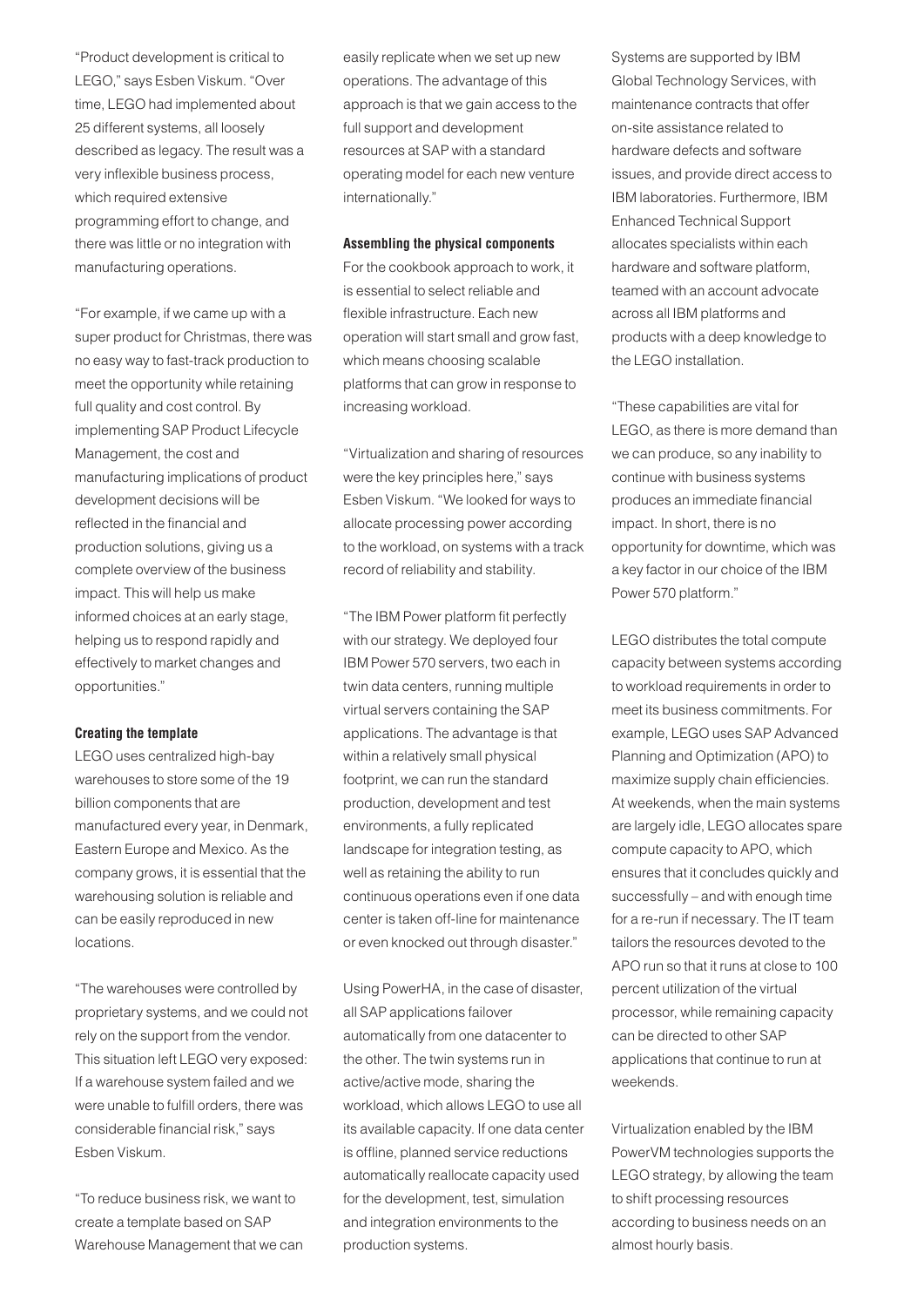"The Power 570 platform allows us to take an 'all virtualized' approach. Our decision tree is that if it can run virtually, it does."

# **Keeping copies of finished work**

LEGO has centralized its information storage, with 1.5TB of production data, using IBM System Storage DS8700 systems, with one in each data center for resilience. Desktop application storage is also directed to the DS8700s, to ensure that LEGO has complete control of all business data.

IBM System Storage DS8700 is the most advanced model in the IBM DS8000 lineup, and introduces new dual IBM POWER6®-based controllers that usher in new levels of high performance. The DS8700 is designed to support the most demanding business applications with superior data throughput, and with unparalleled resiliency and availability features. With advanced scalability, flexible tiered storage, and support for advanced IBM deduplication technology, the DS8700 helps to simplify storage environments and reduce business costs.

"To manage information storage and backups, we selected IBM Tivoli Storage Manager, which we perceive as the best in the market, with the greatest range of functionality and technology. We use the 'incremental and forever backup' feature, and have implemented this worldwide, even for our smaller offices that would otherwise struggle commercially to implement this kind of enterprise-class storage management," explains Esben Viskum.

LEGO has selected a comprehensive suite of Tivoli solutions to manage almost every aspect of its information infrastructure, from monitoring network and system health through to graphical views of application performance with

IBM Tivoli Netcool/Webtop. The Tivoli solutions standardize management and control for LEGO, helping to reduce infrastructure management costs in this geographically diverse landscape.

The storage picture is completed with the deployment of IBM SAN Volume Controller (SVC), which extends virtualization to information storage. SVC allows LEGO to place all its storage capacity, even from other vendors, into a single pool, and allocate space according to requirements. Because SVC virtualizes storage, LEGO can complete data migrations between sites even as the applications continue to run, significantly enhancing business productivity while offering very great infrastructure flexibility.

### **Connecting with other components**

IBM Tivoli Composite Application Manager (ITCAM) for Applications provides one solution for monitoring, viewing, analyzing, and managing integrated SAP applications across the enterprise – consolidating critical application data in one easy-to-use interface. This solution provides smooth integration from the SAP environment to external applications, and allows LEGO to achieve comprehensive visibility and control of the entire application landscape.

By improving utilization of network assets, with consequent improved IT service availability, IBM Tivoli Network Manager helps to cut costs, while IBM Tivoli Performance Analyzer provides simple, intuitive forecasting of resource trends, helping LEGO to plan its expansion as cost-effectively as possible.

"This continues our template theme: we use the same processes and standards wherever we are. All data from every office and all the SAP

transactions are backed up to the twin data centers, controlled by Tivoli Storage Manager, which directs archive data to additional DS4800 systems."

Desktop applications run on Intel Xeon 5500 processor-based IBM HS22 blades and IBM System x3650 servers. Following the virtualization principles, LEGO has deployed VMware ESX server on the x3650 systems, and around 70 percent of Intel-based workload at LEGO is virtualized. VMware ESX allows multiple server applications to run on each physical system, reducing complexity and maximizing the productivity of the servers.

The result is a dramatic simplification of the IT infrastructure, with fewer processors running at higher utilization and thus able to complete the same processing workload. For software licenses charged perprocessor, simplification through virtualization reduces costs, and there are fewer servers to buy, maintain and operate, with Tivoli providing a comprehensive way to manage the entire application, storage and network environment.

### **Planning future models**

Alongside the warehouse and production systems, LEGO has extensive plans for introducing SAP ERP Human Capital Management and strengthening its enterprise reporting capabilities with SAP NetWeaver Business Warehouse (SAP NetWeaver BW). The huge scalability of the IBM technology and the ease of management provided by the Tivoli solutions make such expansion a realistic and commercially cost-effective proposition.

To help build the business, LEGO needs high-quality staff, usually